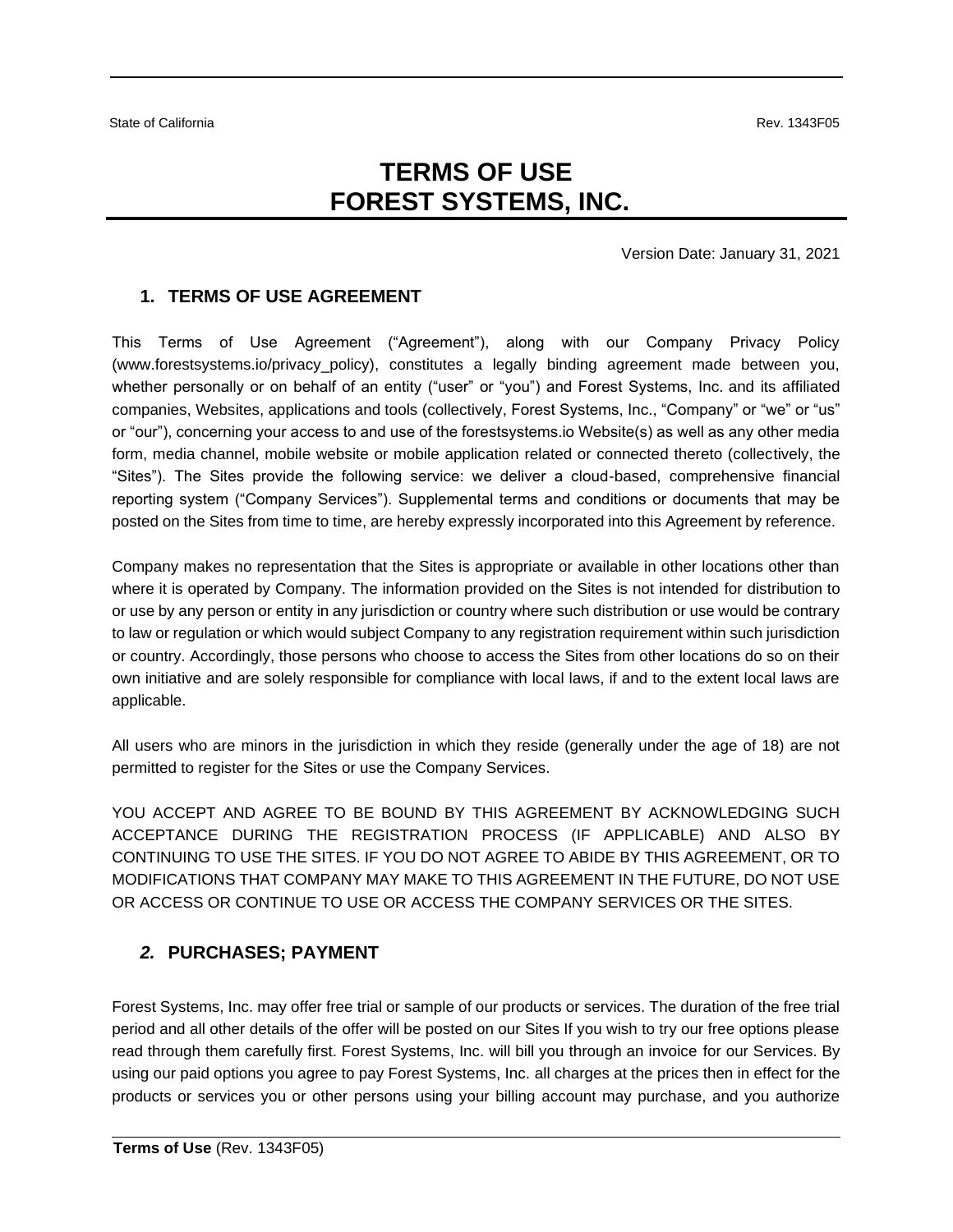Forest Systems, Inc. to charge your chosen payment provider for any such purchases. You agree to make payment using that selected payment method. If you have ordered a product or service that is subject to recurring charges then you agree to us charging your payment method on a recurring basis, without requiring your prior approval from you for each recurring charge until such time as you cancel the applicable product or service. Forest Systems, Inc. reserves the right to correct any errors or mistakes in pricing that it makes even if it has already requested or received payment. Sales tax will be added to the sales price of purchases as deemed required by Company. Company may change prices at any time. All payments shall be in U.S. dollars.

### *3.* **REFUND AND RETURN**

All sales are final and no refunds shall be issued.

### **4. USER REPRESENTATIONS**

#### *Regarding Your Registration*

By using the Forest Systems, Inc. Services, you represent and warrant that:

- A. All registration information you submit is truthful and accurate;
- B. You will maintain the accuracy of such information;
- C. You will keep your password confidential and will be responsible for all use of your password and account;

D. You are not a minor in the jurisdiction in which you reside, or if a minor, you have received parental permission to use our Sites; and

E. Your use of the Company Services does not violate any applicable law or regulation.

You also agree to: (a) provide true, accurate, current and complete information about yourself as prompted by the Sites' registration form and (b) maintain and promptly update registration data to keep it true, accurate, current and complete. If you provide any information that is untrue, inaccurate, not current or incomplete, or Company has reasonable grounds to suspect that such information is untrue, inaccurate, not current or incomplete, Company has the right to suspend or terminate your account and refuse any and all current or future use of the Sites (or any portion thereof).

We reserve the right to remove or reclaim or change a user name you select if we determine appropriate in our discretion, such as when the user name is obscene or otherwise objectionable or when a trademark owner complains about a username that does not closely relate to a user's actual name.

#### *Regarding Content You Provide*

We may invite you to chat or participate in blogs, message boards, online forums and other functionality and may provide you with the opportunity to create, submit, post, display, transmit, perform, publish, distribute or broadcast content and materials to our Sites and/or to or via the Sites' forms, emails, chat agents, popups, including, without limitation, text, writings, video, audio, photographs, graphics, comments, suggestions or personally identifiable information or other material (collectively "Contributions"). Any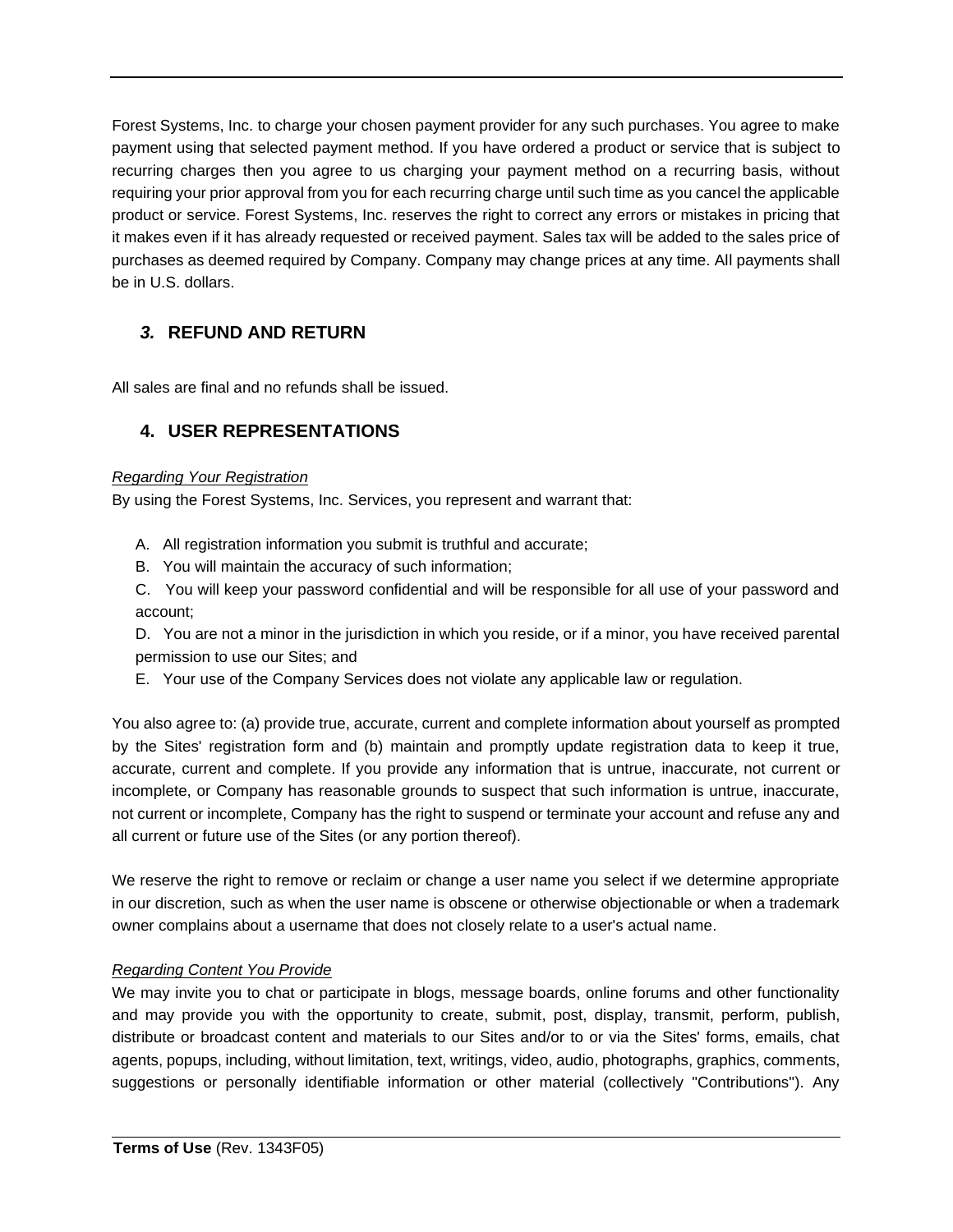Contributions you transmit to Forest Systems, Inc. will be treated as non-confidential and non-proprietary. When you create or make available a Contribution, you thereby represent and warrant that:

A. The creation, distribution, transmission, public display and performance, accessing, downloading and copying of your Contribution does not and will not infringe the proprietary rights, including but not limited to the copyright, patent, trademark, trade secret or moral rights of any third party;

B. You are the creator and owner of or have the necessary licenses, rights, consents, releases and permissions to use and to authorize Forest Systems, Inc. and the Sites' users to use your Contributions as necessary to exercise the licenses granted by you under this Agreement;

C. You have the written consent, release, and/or permission of each and every identifiable individual person in the Contribution to use the name or likeness of each and every such identifiable individual person to enable inclusion and use of the Contribution in the manner contemplated by our Sites;

D. Your Contribution is not obscene, lewd, lascivious, filthy, violent, harassing or otherwise objectionable (as determined by Forest Systems, Inc.), libelous or slanderous, does not ridicule, mock, disparage, intimidate or abuse anyone, does not advocate the violent overthrow of any government, does not incite, encourage or threaten physical harm against another, does not violate any applicable law, regulation, or rule, and does not violate the privacy or publicity rights of any third party;

E. Your Contribution does not contain material that solicits personal information from anyone under 18 or exploit people under the age of 18 in a sexual or violent manner, and does not violate any federal or state law concerning child pornography or otherwise intended to protect the health or well-being of minors;

F. Your Contribution does not include any offensive comments that are connected to race, national origin, gender, sexual preference or physical handicap;

G. Your Contribution does not otherwise violate, or link to material that violates, any provision of this Agreement or any applicable law or regulation.

### **5. CONTRIBUTION LICENSE**

By posting Contributions to any part of the Sites, or making them accessible to the Sites by linking your account to any of your social network accounts, you automatically grant, and you represent and warrant that you have the right to grant, to Forest Systems, Inc. an unrestricted, unconditional, unlimited, irrevocable, perpetual, non-exclusive, transferable, royalty-free, fully-paid, worldwide right and license to host, use, copy, reproduce, disclose, sell, resell, publish, broadcast, retitle, archive, store, cache, publicly perform, publicly display, reformat, translate, transmit, excerpt (in whole or in part) and distribute such Contributions (including, without limitation, your image and voice) for any purpose, commercial, advertising, or otherwise, to prepare derivative works of, or incorporate into other works, such Contributions, and to grant and authorize sublicenses of the foregoing. The use and distribution may occur in any media formats and through any media channels. Such use and distribution license will apply to any form, media, or technology now known or hereafter developed, and includes our use of your name, company name, and franchise name, as applicable, and any of the trademarks, service marks, trade names and logos, personal and commercial images you provide. Company does not assert any ownership over your Contributions; rather, as between us and you, subject to the rights granted to us in this Agreement, you retain full ownership of all of your Contributions and any intellectual property rights or other proprietary rights associated with your Contributions. We will not use your contribution in a way that infringes on your rights and always process your personal information lawfully and with your consent.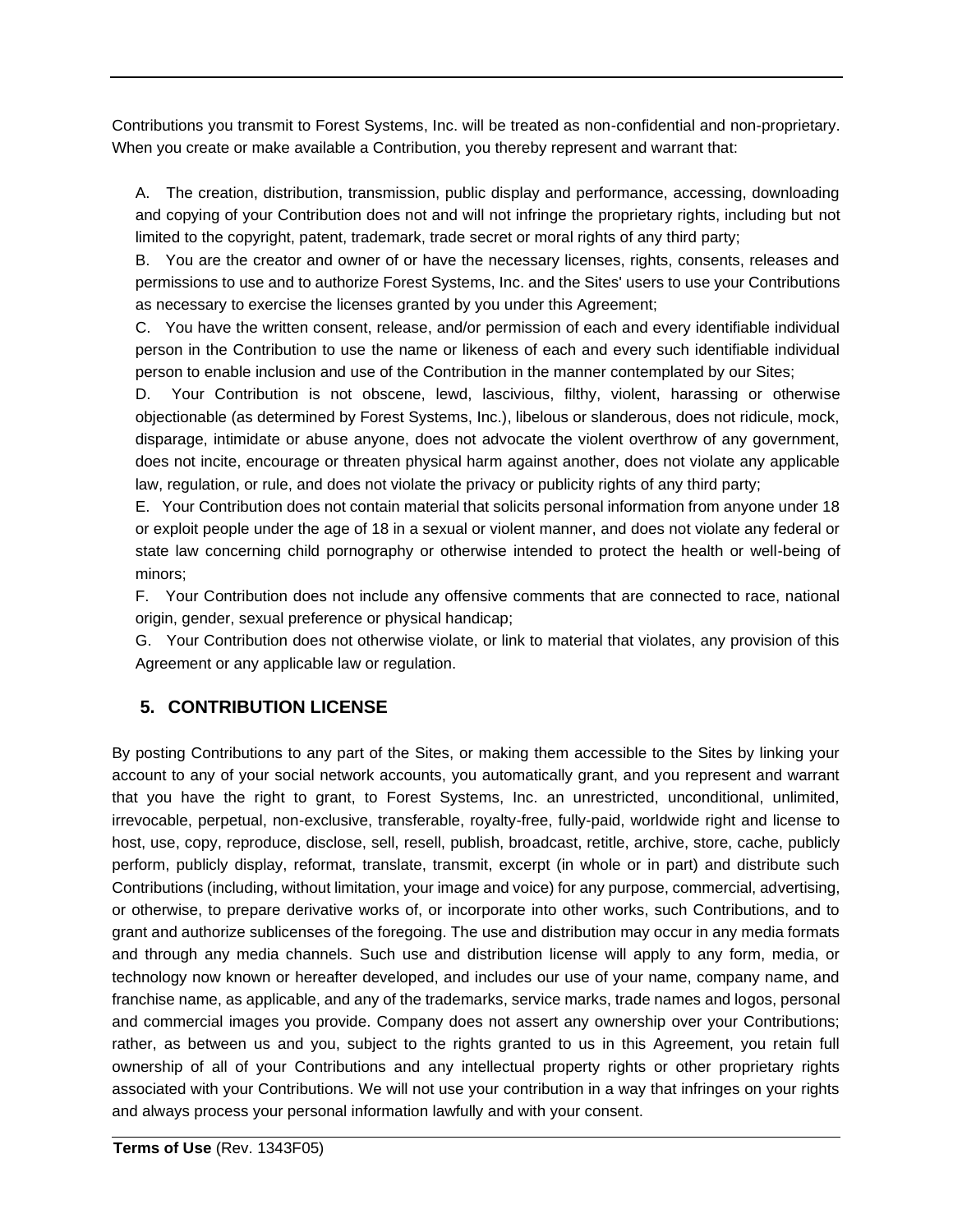Company has the right, in our sole and absolute discretion, to (i) edit, redact or otherwise change any Contributions, (ii) re-categorize any Contributions to place them in more appropriate locations or (iii) prescreen or delete any Contributions that are determined to be inappropriate or otherwise in violation of this Agreement.

By uploading your Contributions to the Sites, you hereby authorize Company to grant to each end user a personal, limited, no-transferable, perpetual, non-exclusive, royalty-free, fully-paid license to access, download, print and otherwise use your Contributions for their internal purposes and not for distribution, transfer, sale or commercial exploitation of any kind.

### **6. MOBILE APPLICATION LICENSE**

#### *Use License*

If you are accessing the Forest Systems, Inc. Services via a mobile application, then Forest Systems, Inc. grants you a revocable, non-exclusive, non-transferable, limited right to install and use the application on wireless handsets owned and controlled by you, and to access and use the application on such devices strictly in accordance with the terms and conditions of this license. You shall use the application strictly in accordance with the terms of this license and shall not: (a) decompile, reverse engineer, disassemble, attempt to derive the source code of, or decrypt the application; (b) make any modification, adaptation, improvement, enhancement, translation or derivative work from the application; (c) violate any applicable laws, rules or regulations in connection with your access or use of the application; (d) remove, alter or obscure any proprietary notice (including any notice of copyright or trademark) of Company or its affiliates, partners, suppliers or the licensors of the application; (e) use the application for any revenue generating endeavor, commercial enterprise, or other purpose for which it is not designed or intended; (f) make the application available over a network or other environment permitting access or use by multiple devices or users at the same time; (g) use the application for creating a product, service or software that is, directly or indirectly, competitive with or in any way a substitute for the application; (h) use the application to send automated queries to any Sites or to send any unsolicited commercial e-mail; or (i) use any proprietary information or interfaces of Forest Systems, Inc. or other intellectual property of Forest Systems, Inc. in the design, development, manufacture, licensing or distribution of any applications, accessories or devices for use with the application.

#### *Terms Applicable to Apple and Android Devices*

The following terms apply when you use a mobile application obtained from either the Apple Store or Google Play to access the Forest Systems, Inc. Services. You acknowledge that this Agreement is concluded between you and Forest Systems, Inc. only, and not with Apple Inc. or Google, Inc. (each an "App Distributor"), and Forest Systems, Inc., not an App Distributor, is solely responsible for the Forest Systems, Inc. application and the content thereof. (1) SCOPE OF LICENSE: The license granted to you for the Forest Systems, Inc. application is limited to a non-transferable license to use the Forest Systems, Inc. application on a device that utilizes the Apple iOS or Android operating system, as applicable, and in accordance with the usage rules set forth in the applicable App Distributor terms of service. (2) MAINTENANCE AND SUPPORT: Forest Systems, Inc. is solely responsible for providing any maintenance and support services with respect to the Forest Systems, Inc. application, as specified in this Agreement, or as required under applicable law. You acknowledge that each App Distributor has no obligation whatsoever to furnish any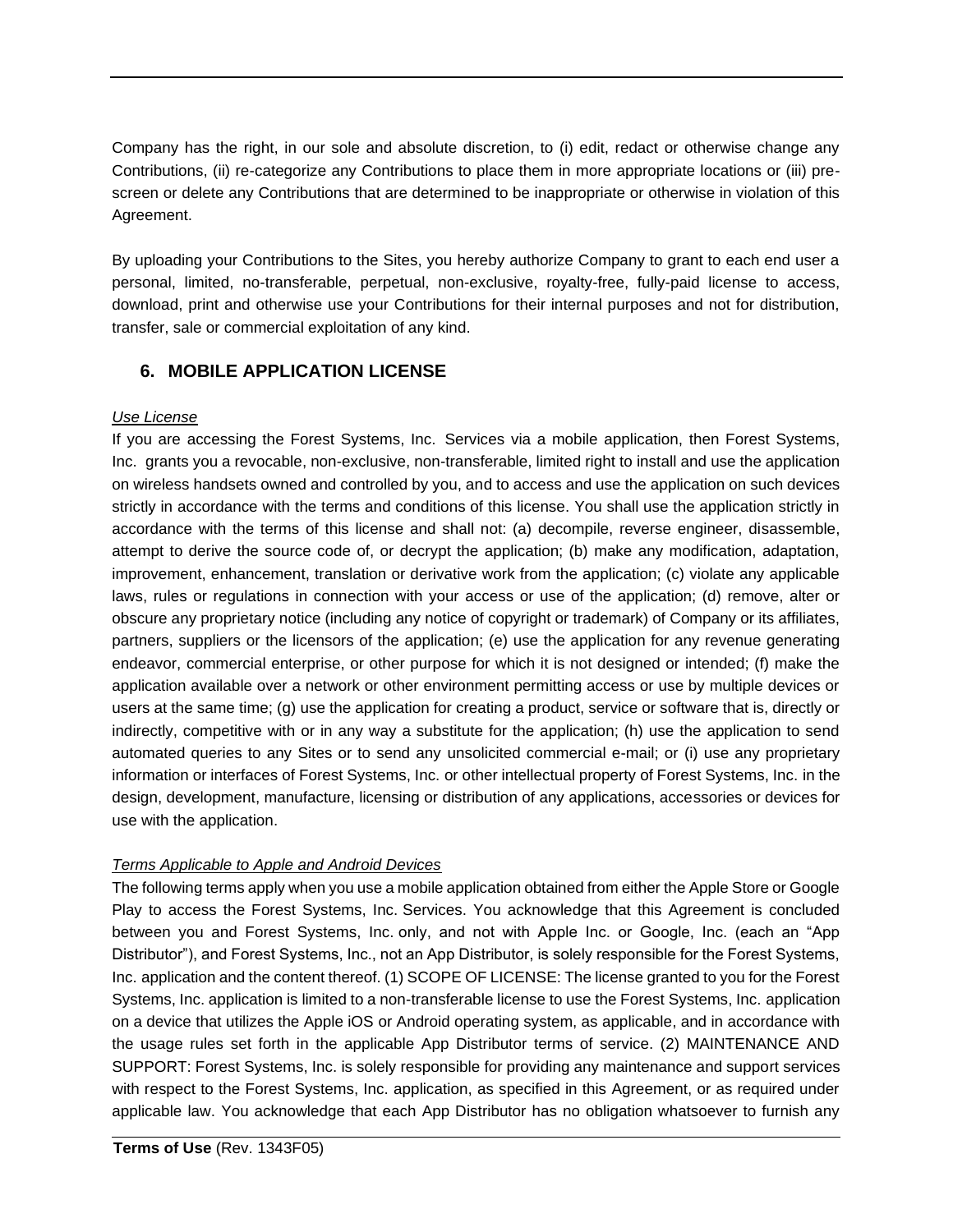maintenance and support services with respect to the Forest Systems, Inc. application. (3) WARRANTY: Forest Systems, Inc. is solely responsible for any product warranties, whether express or implied by law, to the extent not effectively disclaimed. In the event of any failure of the Forest Systems, Inc. application to conform to any applicable warranty, you may notify an App Distributor, and the App Distributor, in accordance with its terms and policies, may refund the purchase price, if any, paid for the Forest Systems, Inc. application, and to the maximum extent permitted by applicable law, an App Distributor will have no other warranty obligation whatsoever with respect to the Forest Systems, Inc. application, and any other claims, losses, liabilities, damages, costs or expenses attributable to any failure to conform to any warranty will be Forest Systems, Inc. sole responsibility. (4) PRODUCT CLAIMS: You acknowledge that Forest Systems, Inc., not an App Distributor, is responsible for addressing any claims of yours or any third party relating to the Forest Systems, Inc. application or your possession and/or use of the Forest Systems, Inc. application, including, but not limited to: (i) product liability claims; (ii) any claim that the Forest Systems, Inc. application fails to conform to any applicable legal or regulatory requirement; and (iii) claims arising under consumer protection or similar legislation. (5) INTELLECTUAL PROPERTY RIGHTS: You acknowledge that, in the event of any third party claim that the Forest Systems, Inc. application or your possession and use of the Forest Systems, Inc. application infringes a third party's intellectual property rights, the App Distributor will not be responsible for the investigation, defense, settlement and discharge of any such intellectual property infringement claim. (6) LEGAL COMPLIANCE: You represent and warrant that (i) you are not located in a country that is subject to a U.S. government embargo, or that has been designated by the U.S. government as a "terrorist supporting" country; and (ii) you are not listed on any U.S. government list of prohibited or restricted parties. (7) THIRD PARTY TERMS OF AGREEMENT: You must comply with applicable third party terms of agreement when using the Forest Systems, Inc. application, e.g., if you have a VoIP application, then you must not be in violation of their wireless data service agreement when using the Forest Systems, Inc. application. (8) THIRD PARTY BENEFICIARY: Forest Systems, Inc. and you acknowledge and agree that the App Distributors, and their subsidiaries, are third party beneficiaries of this Agreement, and that, upon your acceptance of the terms and conditions of this Agreement, each App Distributor will have the right (and will be deemed to have accepted the right) to enforce this Agreement against you as a third party beneficiary thereof.

### *7.* **SUBMISSIONS**

You acknowledge and agree that any questions, comments, suggestions, ideas, feedback or other information about the Sites or the Forest Systems, Inc. Services ("Submissions") provided by you to Forest Systems, Inc. are non-confidential and Forest Systems, Inc. (as well as any designee of Company) shall be entitled to the unrestricted use and dissemination of these Submissions for any purpose, commercial or otherwise, without acknowledgment or compensation to you.

### **8. PROHIBITED ACTIVITIES**

You may not access or use the Sites for any other purpose other than that for which Forest Systems, Inc. makes it available. The Sites may not be used in connection with any commercial endeavors except those that are specifically endorsed or approved by Forest Systems, Inc.. Prohibited activity includes, but is not limited to: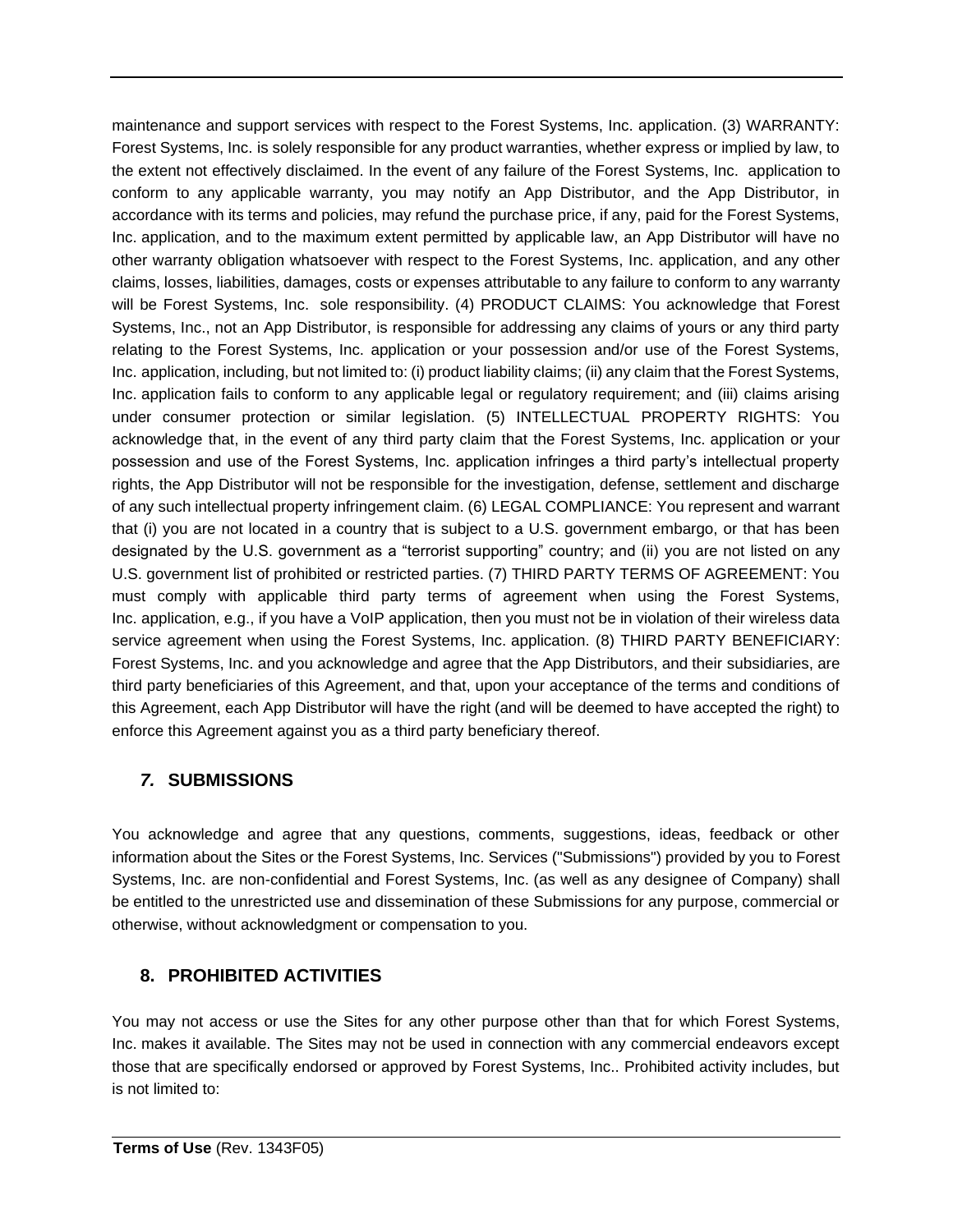A. Attempting to impersonate another user or person or using the username of another user

B. Criminal or tortious activity

C. Deciphering, decompiling, disassembling or reverse engineering any of the software comprising or in any way making up a part of the Sites

D. Deleting the copyright or other proprietary rights notice from any Sites' content

E. Engaging in any automated use of the system, such as using any data mining, robots or similar data gathering and extraction tools

F. Except as may be the result of standard search engine or Internet browser usage, using or launching, developing or distributing any automated system, including, without limitation, any spider, robot (or "bot"), cheat utility, scraper or offline reader that accesses the Sites, or using or launching any unauthorized script or other software

G. Interfering with, disrupting, or creating an undue burden on the Sites or the networks or services connected to the Sites

H. Making any unauthorized use of the Company Services, including collecting usernames and/or email addresses of users by electronic or other means for the purpose of sending unsolicited email, or creating user accounts by automated means or under false pretenses

I. Selling or otherwise transferring your profile

J. Systematic retrieval of data or other content from the Sites to create or compile, directly or indirectly, a collection, compilation, database or directory without written permission from Company

K. Tricking, defrauding or misleading Company and other users, especially in any attempt to learn sensitive account information such as passwords

L. Using the Company Services as part of any effort to compete with Company or to provide services as a service bureau

M. Using the Sites in a manner inconsistent with any and all applicable laws and regulations

N. Attempting to bypass any measures of the Sites designed to prevent or restrict access to the Sites, or any portion of the Sites

# **9. INTELLECTUAL PROPERTY RIGHTS**

The content on the Sites ("Forest Systems, Inc. Content") and the trademarks, service marks and logos contained therein ("Marks") are owned by or licensed to Forest Systems, Inc., and are subject to copyright and other intellectual property rights under United States and foreign laws and international conventions. Forest Systems, Inc. Content, includes, without limitation, all source code, databases, functionality, software, Sites' designs, audio, video, text, photographs and graphics. All Forest Systems, Inc. graphics, logos, designs, page headers, button icons, scripts and service names are registered trademarks, common law trademarks or trade dress of Forest Systems, Inc. in the United States and/or other countries. Forest Systems, Inc. trademarks and trade dress may not be used, including as part of trademarks and/or as part of domain names, in connection with any product or service in any manner that is likely to cause confusion and may not be copied, imitated, or used, in whole or in part, without the prior written permission of the Forest Systems, Inc..

Forest Systems, Inc. Content on the Sites is provided to you "AS IS" for your information and personal use only and may not be used, copied, reproduced, aggregated, distributed, transmitted, broadcast, displayed, sold, licensed, or otherwise exploited for any other purposes whatsoever without the prior written consent of the respective owners. Provided that you are eligible to use the Sites, you are granted a limited license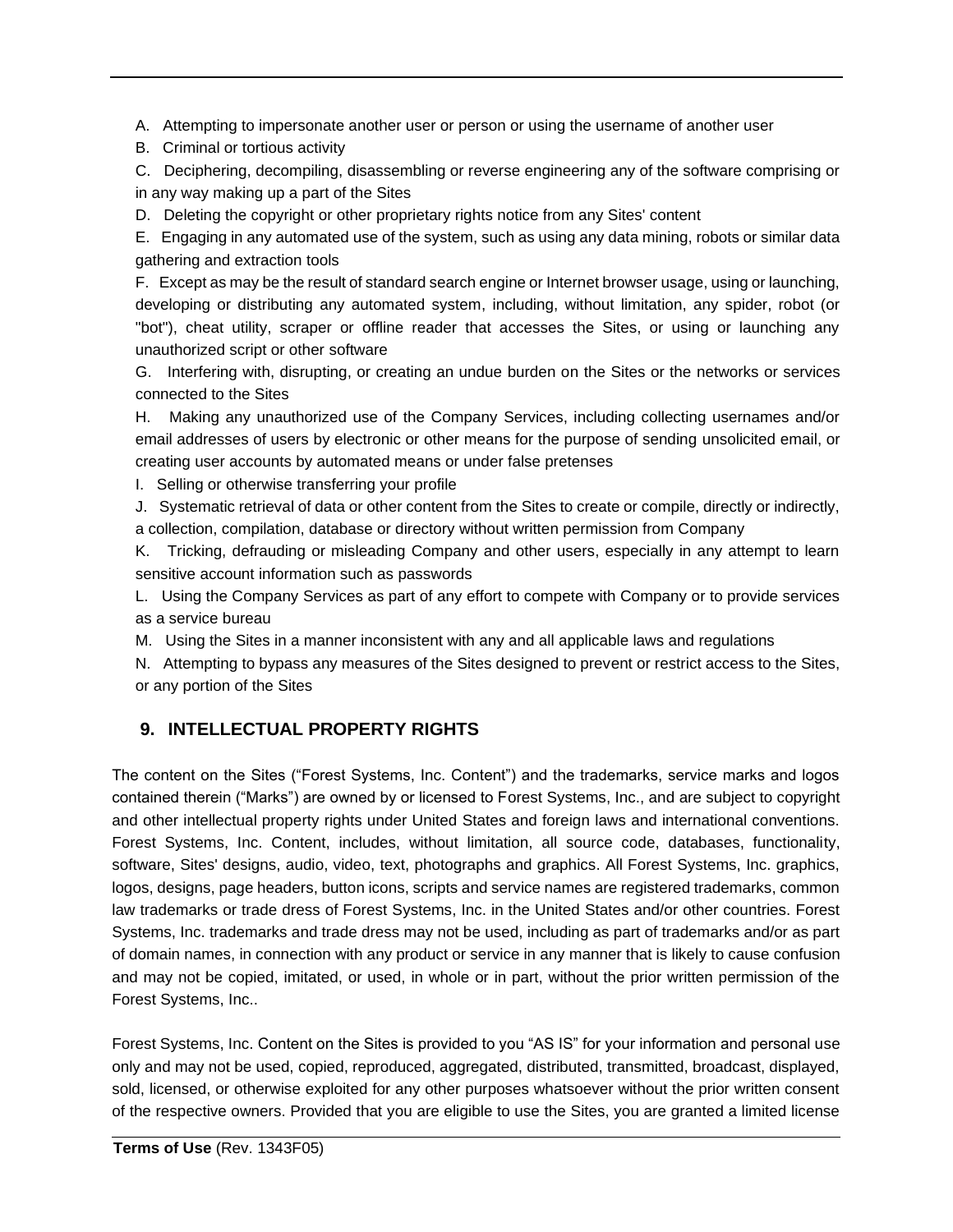to access and use the Sites and the Forest Systems, Inc. Content and to download or print a copy of any portion of the Forest Systems, Inc. Content to which you have properly gained access solely for your personal, non-commercial use. Forest Systems, Inc. reserves all rights not expressly granted to you in and to the Sites and Forest Systems, Inc. Content and Marks.

### *10.* **THIRD PARTY WEBSITES AND CONTENT**

The Sites contains (or you may be sent through the Sites or the Forest Systems, Inc. Services) links to other websites ("Third Party Websites") as well as articles, photographs, text, graphics, pictures, designs, music, sound, video, information, applications, software and other content or items belonging to or originating from third parties (the "Third Party Content"). Such Third Party Websites and Third Party Content are not investigated, monitored or checked for accuracy, appropriateness, or completeness by us, and we are not responsible for any Third Party accessed through the Sites or any Third Party Content posted on, available through or installed from the Sites, including the content, accuracy, offensiveness, opinions, reliability, privacy practices or other policies of or contained in the Third Party Websites or the Third Party Content. Inclusion of, linking to or permitting the use or installation of any Third Party Websites or any Third Party Content does not imply approval or endorsement thereof by us. If you decide to leave the Sites and access the Third Party Websites or to use or install any Third Party Content, you do so at your own risk and you should be aware that our terms and policies no longer govern. You should review the applicable terms and policies, including privacy and data gathering practices, of any websites to which you navigate from the Sites or relating to any applications you use or install from the Sites. Any purchases you make through Third Party Websites will be through other websites and from other companies, and Forest Systems, Inc. takes no responsibility whatsoever in relation to such purchases which are exclusively between you and the applicable third party.

#### **11. SITE MANAGEMENT**

Forest Systems, Inc. reserves the right but does not have the obligation to:

A. Monitor the Sites for violations of this Agreement;

B. Take appropriate legal action against anyone who, in Forest Systems, Inc. sole discretion, violates this Agreement, including without limitation, reporting such user to law enforcement authorities;

C. In Forest Systems, Inc. sole discretion and without limitation, refuse, restrict access to or availability of, or disable (to the extent technologically feasible) any user's contribution or any portion thereof that may violate this Agreement or any Forest Systems, Inc. policy;

D. In Company's sole discretion and without limitation, notice or liability to remove from the Sites or otherwise disable all files and content that are excessive in size or are in any way burdensome to Forest Systems, Inc. 's systems;

E. Otherwise manage the Sites in a manner designed to protect the rights and property of Forest Systems, Inc. and others and to facilitate the proper functioning of the Sites.

### **12. TERM AND TERMINATION**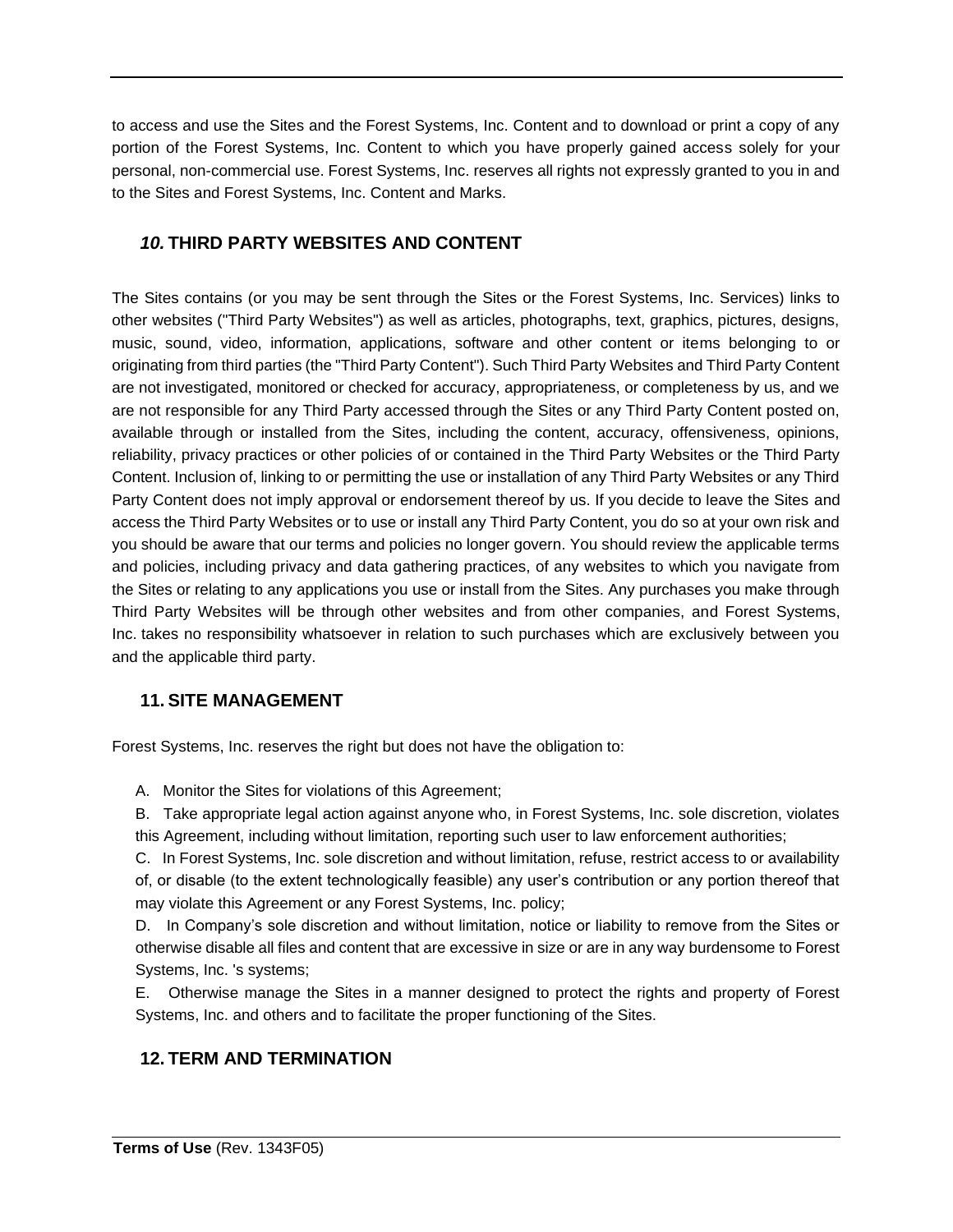This Agreement shall remain in full force and effect while you use the Sites or are otherwise a user or member of the Sites, as applicable. You may terminate your use or participation at any time, for any reason, by following the instructions for terminating user accounts in your account settings, if available, or by contacting us using the contact information below.

WITHOUT LIMITING ANY OTHER PROVISION OF THIS AGREEMENT, COMPANY RESERVES THE RIGHT TO, IN COMPANY'S SOLE DISCRETION AND WITHOUT NOTICE OR LIABILITY, DENY ACCESS TO AND USE OF THE SITES AND THE COMPANY SERVICES, TO ANY PERSON FOR ANY REASON OR FOR NO REASON AT ALL, INCLUDING WITHOUT LIMITATION FOR BREACH OF ANY REPRESENTATION, WARRANTY OR COVENANT CONTAINED IN THIS AGREEMENT, OR OF ANY APPLICABLE LAW OR REGULATION, AND COMPANY MAY TERMINATE YOUR USE OR PARTICIPATION IN THE SITES AND THE COMPANY SERVICES, DELETE YOUR PROFILE AND ANY CONTENT OR INFORMATION THAT YOU HAVE POSTED AT ANY TIME, WITHOUT WARNING, IN COMPANY'S SOLE DISCRETION.

In order to protect the integrity of the Sites and Company Services, Company reserves the right at any time in its sole discretion to block certain IP addresses from accessing the Sites and Company Services.

Any provisions of this Agreement that, in order to fulfill the purposes of such provisions, need to survive the termination or expiration of this Agreement, shall be deemed to survive for as long as necessary to fulfill such purposes.

YOU UNDERSTAND THAT CERTAIN STATES ALLOW YOU TO CANCEL THIS AGREEMENT, WITHOUT ANY PENALTY OR OBLIGATION, AT ANY TIME PRIOR TO MIDNIGHT OF COMPANY'S THIRD BUSINESS DAY FOLLOWING THE DATE OF THIS AGREEMENT, EXCLUDING SUNDAYS AND HOLIDAYS. TO CANCEL, CALL A COMPANY CUSTOMER CARE REPRESENTATIVE DURING NORMAL BUSINESS HOURS USING THE CONTACT INFORMATION LISTING BELOW IN THIS AGREEMENT OR BY ACCESSING YOUR ACCOUNT SETTINGS. THIS SECTION APPLIES ONLY TO INDIVIDUALS RESIDING IN STATES WITH SUCH LAWS.

If Company terminates or suspends your account for any reason, you are prohibited from registering and creating a new account under your name, a fake or borrowed name, or the name of any third party, even if you may be acting on behalf of the third party. In addition to terminating or suspending your account, Company reserves the right to take appropriate legal action, including without limitation pursuing civil, criminal, and injunctive redress.

#### **13. MODIFICATIONS**

#### *To Agreement*

Company may modify this Agreement from time to time. Any and all changes to this Agreement will be posted on the Sites and revisions will be indicated by date. You agree to be bound to any changes to this Agreement when you use the Company Services after any such modification becomes effective. Company may also, in its discretion, choose to alert all users with whom it maintains email information of such modifications by means of an email to their most recently provided email address. It is therefore important that you regularly review this Agreement and keep your contact information current in your account settings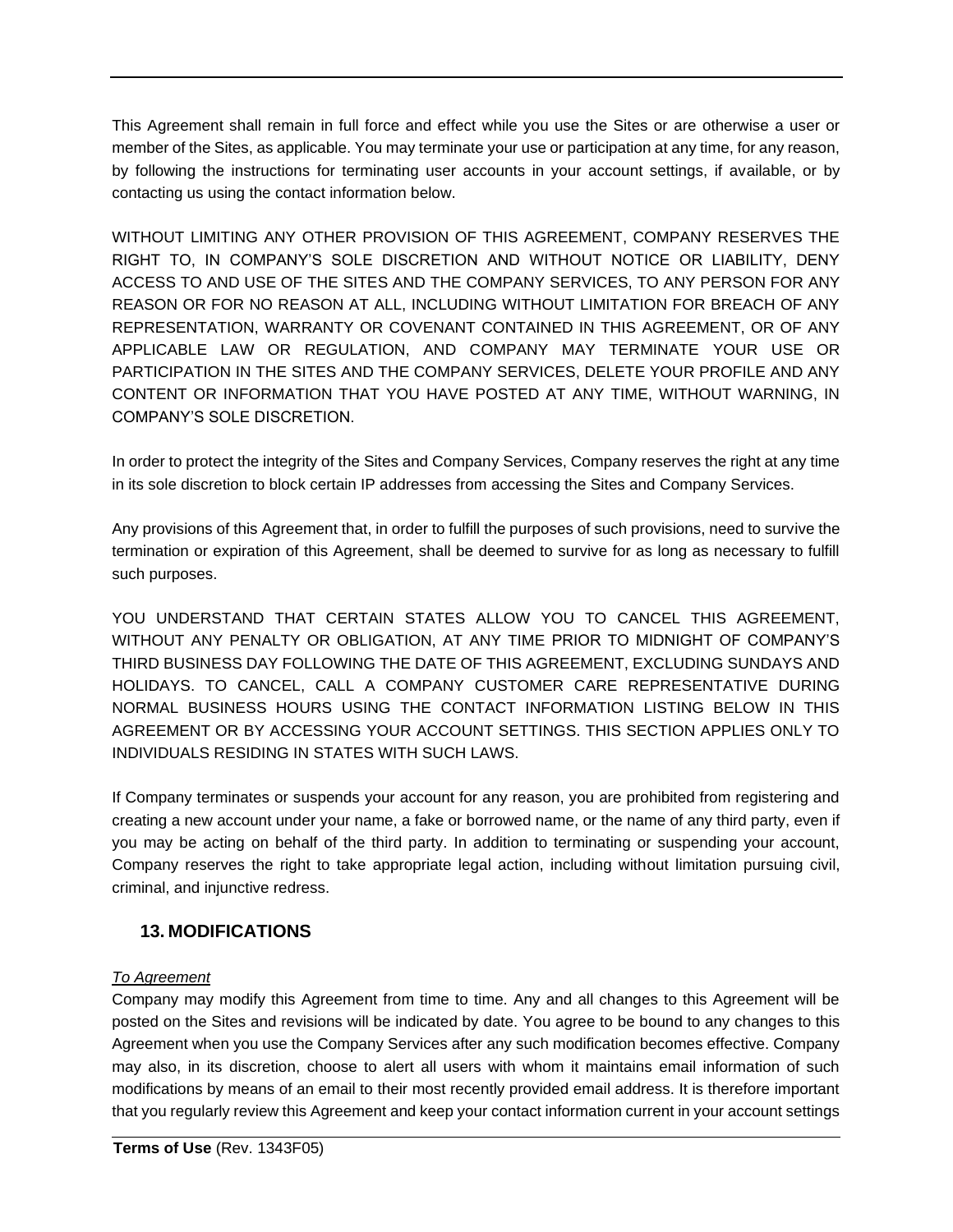to ensure you are informed of changes. You agree that you will periodically check the Sites for updates to this Agreement and you will read the messages we send you to inform you of any changes. Modifications to this Agreement shall be effective after posting.

#### *To Services*

Company reserves the right at any time to modify or discontinue, temporarily or permanently, the Company Services (or any part thereof) with or without notice. You agree that Company shall not be liable to you or to any third party for any modification, suspension or discontinuance of the Company Services.

### **14. DISPUTES**

#### *Between Users*

If there is a dispute between users of the Sites, or between users and any third party, you understand and agree that Company is under no obligation to become involved. In the event that you have a dispute with one or more other users, you hereby release Company, its officers, employees, agents and successors in rights from claims, demands and damages (actual and consequential) of every kind or nature, known or unknown, suspected and unsuspected, disclosed and undisclosed, arising out of or in any way related to such disputes and/or the Company Services.

#### *With Company*

**A. Governing Law; Jurisdiction.** This Agreement and all aspects of the Sites and Company Services shall be governed by and construed in accordance with the internal laws of the State of California, without regard to conflict of law provisions. With respect to any disputes or claims not subject to informal dispute resolution or arbitration (as set forth below), you agree not to commence or prosecute any action in connection therewith other than in the state and federal courts located in United States County, State of California, and you hereby consent to, and waive all defenses of lack of personal jurisdiction and forum non conveniens with respect to, venue and jurisdiction in such state and federal courts. Application of the United Nations Convention on Contracts for the International Sale of Goods is excluded from this Agreement. Additionally, application of the Uniform Computer Information Transaction Act (UCITA) is excluded from this Agreement. In no event shall any claim, action or proceeding by you related in any way to the Sites or Company Services be instituted more than two (2) years after the cause of action arose.

**B. Informal Resolution.** To expedite resolution and control the cost of any dispute, controversy or claim related to this Agreement ("Dispute"), you and Company agree to first attempt to negotiate any Dispute (except those Disputes expressly provided below) informally for at least thirty (30) days before initiating any arbitration or court proceeding. Such informal negotiations commence upon written notice from one person to the other.

**C. Binding Arbitration.** If you and Company are unable to resolve a Dispute through informal negotiations, either you or Company may elect to have the Dispute (except those Disputes expressly excluded below) finally and exclusively resolved by binding arbitration. Any election to arbitrate by one party shall be final and binding on the other. YOU UNDERSTAND THAT ABSENT THIS PROVISION, YOU WOULD HAVE THE RIGHT TO SUE IN COURT AND HAVE A JURY TRIAL. The arbitration shall be commenced and conducted under the Commercial Arbitration Rules of the American Arbitration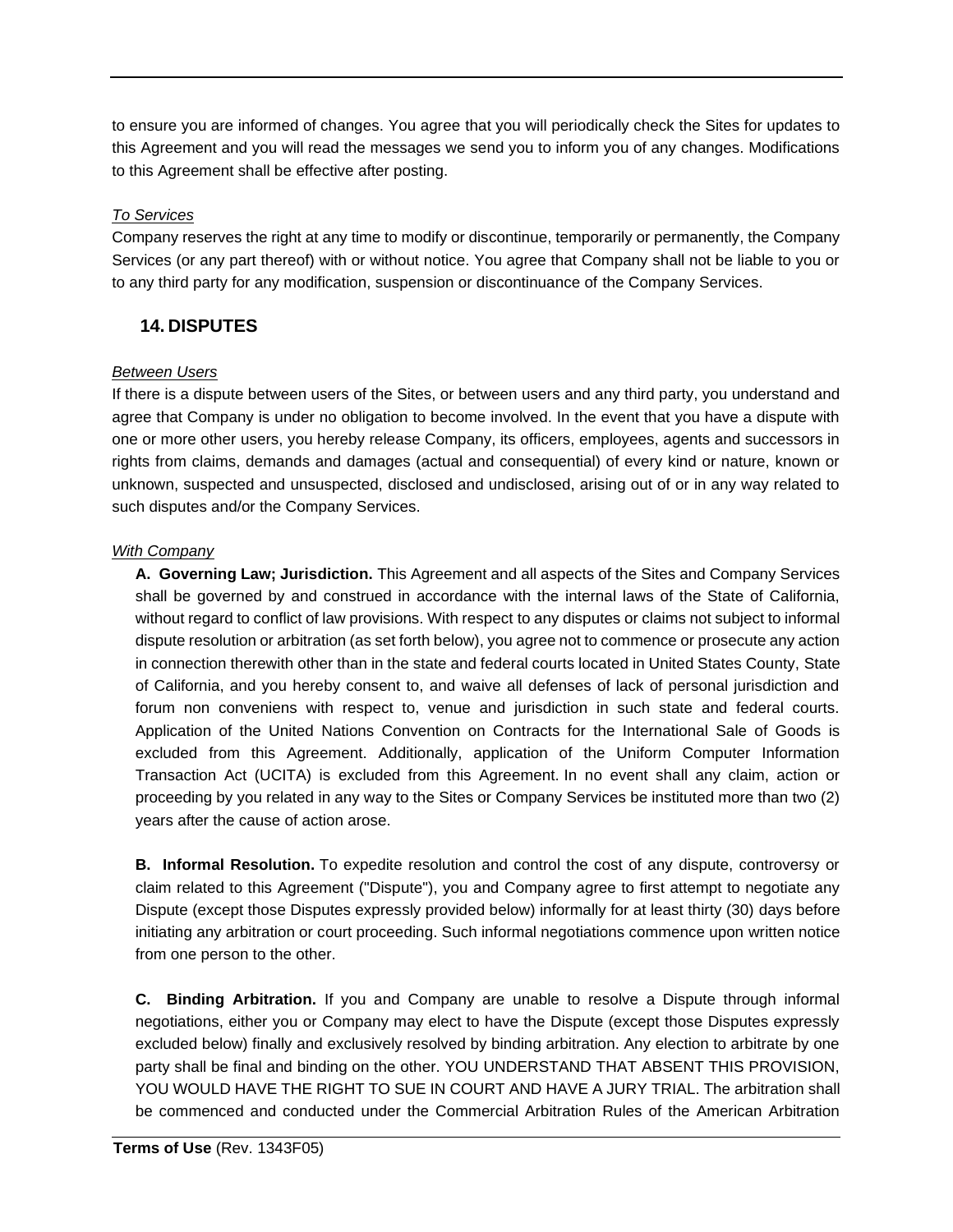Association ("AAA") and, where appropriate, the AAA's Supplementary Procedures for Consumer Related Disputes ("AAA Consumer Rules"), both of which are available at the AAA website www.adr.org. The determination of whether a Dispute is subject to arbitration shall be governed by the Federal Arbitration Act and determined by a court rather than an arbitrator. Your arbitration fees and your share of arbitrator compensation shall be governed by the AAA Consumer Rules and, where appropriate, limited by the AAA Consumer Rules. If such costs are determined by the arbitrator to be excessive, Company will pay all arbitration fees and expenses. The arbitration may be conducted in person, through the submission of documents, by phone or online. The arbitrator will make a decision in writing, but need not provide a statement of reasons unless requested by a party. The arbitrator must follow applicable law, and any award may be challenged if the arbitrator fails to do so. Except where otherwise required by the applicable AAA rules or applicable law, the arbitration will take place in United States County, State of California. Except as otherwise provided in this Agreement, you and Company may litigate in court to compel arbitration, stay proceedings pending arbitration, or to confirm, modify, vacate or enter judgment on the award entered by the arbitrator.

**D. Restrictions.** You and Company agree that any arbitration shall be limited to the Dispute between Company and you individually. To the full extent permitted by law, (1) no arbitration shall be joined with any other; (2) there is no right or authority for any Dispute to be arbitrated on a class-action basis or to utilize class action procedures; and (3) there is no right or authority for any Dispute to be brought in a purported representative capacity on behalf of the general public or any other persons.

**E. Exceptions to Informal Negotiations and Arbitration.** You and Company agree that the following Disputes are not subject to the above provisions concerning informal negotiations and binding arbitration: (1) any Disputes seeking to enforce or protect, or concerning the validity of any of your or Company's intellectual property rights; (2) any Dispute related to, or arising from, allegations of theft, piracy, invasion of privacy or unauthorized use; and (3) any claim for injunctive relief. If this Section is found to be illegal or unenforceable then neither you nor Company will elect to arbitrate any Dispute falling within that portion of this Section found to be illegal or unenforceable and such Dispute shall be decided by a court of competent jurisdiction within the courts listed for jurisdiction above, and you and Company agree to submit to the personal jurisdiction of that court.

#### **15. CORRECTIONS**

Occasionally there may be information on the Sites that contains typographical errors, inaccuracies or omissions that may relate to service descriptions, pricing, availability, and various other information. Company reserves the right to correct any errors, inaccuracies or omissions and to change or update the information at any time, without prior notice.

#### **16. DISCLAIMERS**

Company cannot control the nature of all of the content available on the Sites. By operating the Sites, Company does not represent or imply that Company endorses any blogs, contributions or other content available on or linked to by the Sites, including without limitation content hosted on third party websites or provided by third party applications, or that Company believes contributions, blogs or other content to be accurate, useful or non-harmful. We do not control and are not responsible for unlawful or otherwise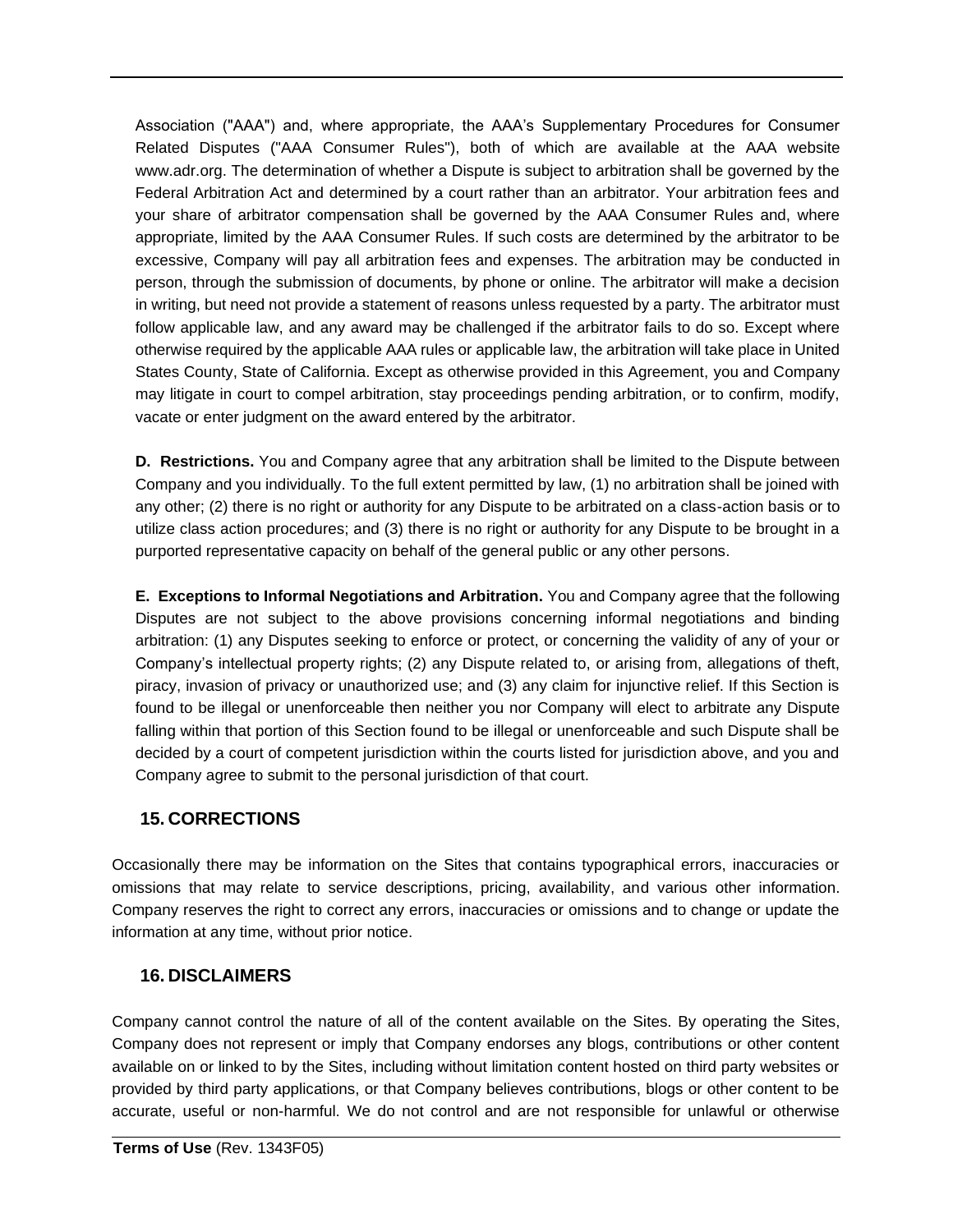objectionable content you may encounter on the Sites or in connection with any contributions. The Company is not responsible for the conduct, whether online or offline, of any user of the Sites or Company Services.

YOU AGREE THAT YOUR USE OF THE SITES AND COMPANY SERVICES WILL BE AT YOUR SOLE RISK. TO THE FULLEST EXTENT PERMITTED BY LAW, COMPANY, ITS OFFICERS, DIRECTORS, EMPLOYEES, AND AGENTS DISCLAIM ALL WARRANTIES, EXPRESS OR IMPLIED, IN CONNECTION WITH THE SITES AND THE COMPANY SERVICES AND YOUR USE THEREOF, INCLUDING, WITHOUT LIMITATION, THE IMPLIED WARRANTIES OF MERCHANTABILITY, FITNESS FOR A PARTICULAR PURPOSE AND NON-INFRINGEMENT. COMPANY MAKES NO WARRANTIES OR REPRESENTATIONS ABOUT THE ACCURACY OR COMPLETENESS OF THE SITES CONTENT OR THE CONTENT OF ANY WEBSITES LINKED TO OUR SITES AND ASSUMES NO LIABILITY OR RESPONSIBILITY FOR ANY (A) ERRORS, MISTAKES, OR INACCURACIES OF CONTENT AND MATERIALS, (B) PERSONAL INJURY OR PROPERTY DAMAGE, OF ANY NATURE WHATSOEVER, RESULTING FROM YOUR ACCESS TO AND USE OF OUR SITES, (C) ANY UNAUTHORIZED ACCESS TO OR USE OF OUR SECURE SERVERS AND/OR ANY AND ALL PERSONAL INFORMATION AND/OR FINANCIAL INFORMATION STORED THEREIN, (D) ANY INTERRUPTION OR CESSATION OF TRANSMISSION TO OR FROM THE SITES OR COMPANY SERVICES, (E) ANY BUGS, VIRUSES, TROJAN HORSES, OR THE LIKE WHICH MAY BE TRANSMITTED TO OR THROUGH OUR SITES BY ANY THIRD PARTY, AND/OR (F) ANY ERRORS OR OMISSIONS IN ANY CONTENT AND MATERIALS OR FOR ANY LOSS OR DAMAGE OF ANY KIND INCURRED AS A RESULT OF THE USE OF ANY CONTENT POSTED, TRANSMITTED, OR OTHERWISE MADE AVAILABLE VIA THE SITES. COMPANY DOES NOT WARRANT, ENDORSE, GUARANTEE, OR ASSUME RESPONSIBILITY FOR ANY PRODUCT OR SERVICE ADVERTISED OR OFFERED BY A THIRD PARTY THROUGH THE SITES OR ANY HYPERLINKED SITES OR FEATURED IN ANY BANNER OR OTHER ADVERTISING, AND COMPANY WILL NOT BE A PARTY TO OR IN ANY WAY BE RESPONSIBLE FOR MONITORING ANY TRANSACTION BETWEEN YOU AND THIRD-PARTY PROVIDERS OF PRODUCTS OR SERVICES. AS WITH THE PURCHASE OF A PRODUCT OR SERVICE THROUGH ANY MEDIUM OR IN ANY ENVIRONMENT, YOU SHOULD USE YOUR BEST JUDGMENT AND EXERCISE CAUTION WHERE APPROPRIATE.

# **17. LIMITATIONS OF LIABILITY**

IN NO EVENT SHALL COMPANY OR ITS DIRECTORS, EMPLOYEES, OR AGENTS BE LIABLE TO YOU OR ANY THIRD PARTY FOR ANY DIRECT, INDIRECT, CONSEQUENTIAL, EXEMPLARY, INCIDENTAL, SPECIAL OR PUNITIVE DAMAGES, INCLUDING LOST PROFIT, LOST REVENUE, LOSS OF DATA OR OTHER DAMAGES ARISING FROM YOUR USE OF THE SITES OR COMPANY SERVICES, EVEN IF COMPANY HAS BEEN ADVISED OF THE POSSIBILITY OF SUCH DAMAGES. NOTWITHSTANDING ANYTHING TO THE CONTRARY CONTAINED HEREIN, COMPANY'S LIABILITY TO YOU FOR ANY CAUSE WHATSOEVER AND REGARDLESS OF THE FORM OF THE ACTION, WILL AT ALL TIMES BE LIMITED TO THE AMOUNT PAID, IF ANY, BY YOU TO COMPANY FOR THE COMPANY SERVICES DURING THE PERIOD OF THREE MONTHS PRIOR TO ANY CAUSE OF ACTION ARISING.

CERTAIN STATE LAWS DO NOT ALLOW LIMITATIONS ON IMPLIED WARRANTIES OR THE EXCLUSION OR LIMITATION OF CERTAIN DAMAGES. IF THESE LAWS APPLY TO YOU, SOME OR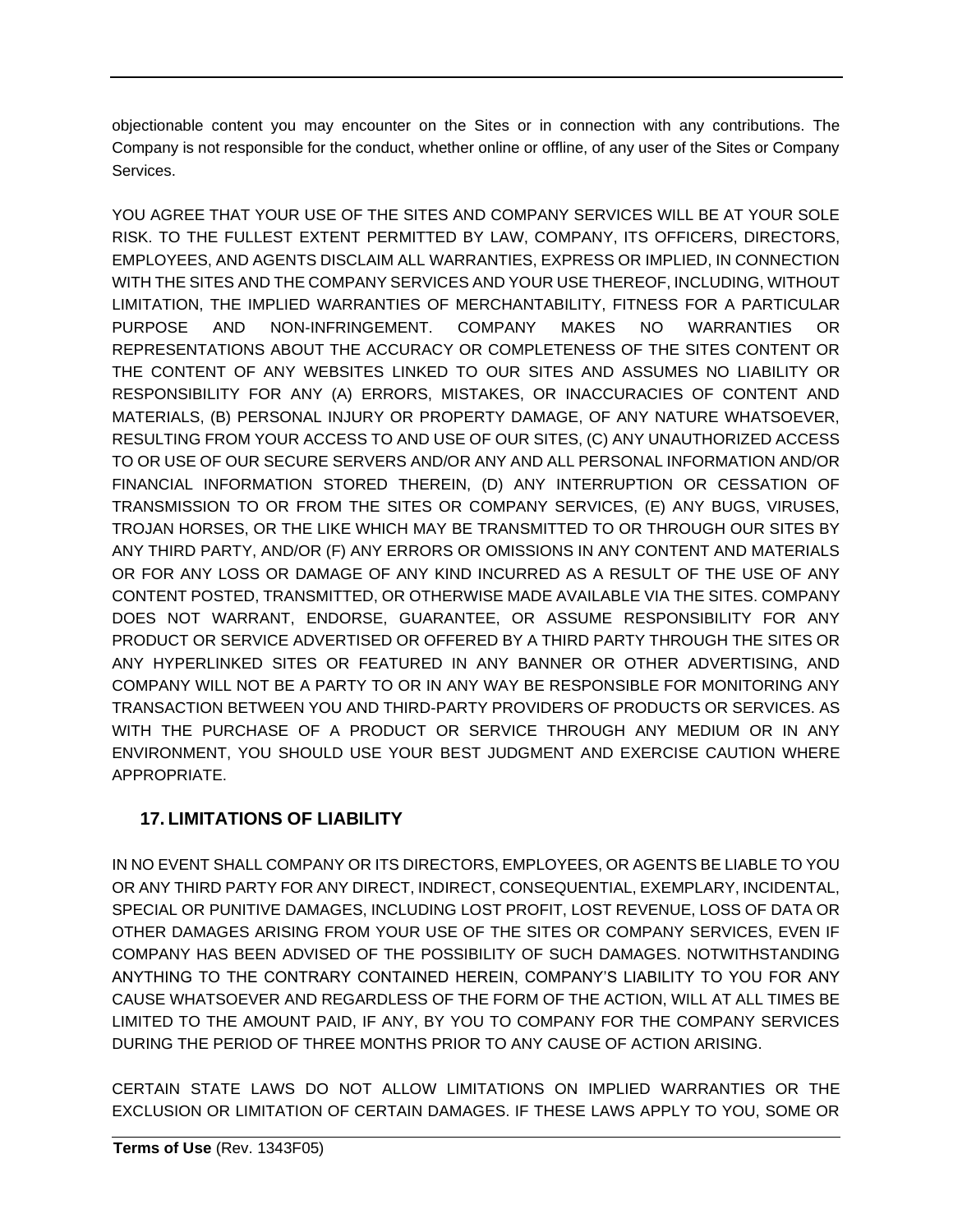ALL OF THE ABOVE DISCLAIMERS OR LIMITATIONS MAY NOT APPLY TO YOU, AND YOU MAY HAVE ADDITIONAL RIGHTS.

IF YOU ARE A CALIFORNIA RESIDENT, YOU WAIVE CALIFORNIA CIVIL CODE SECTION 1542, WHICH SAYS: "A GENERAL RELEASE DOES NOT EXTEND TO CLAIMS WHICH THE CREDITOR DOES NOT KNOW OR SUSPECT TO EXIST IN HIS FAVOR AT THE TIME OF EXECUTING THE RELEASE, WHICH, IF KNOWN BY HIM MUST HAVE MATERIALLY AFFECTED HIS SETTLEMENT WITH THE DEBTOR."

### **18. INDEMNITY**

You agree to defend, indemnify and hold Company, its subsidiaries, and affiliates, and their respective officers, agents, partners and employees, harmless from and against, any loss, damage, liability, claim, or demand, including reasonable attorneys' fees and expenses, made by any third party due to or arising out of your contributed content, use of the Company Services, and/or arising from a breach of this Agreement and/or any breach of your representations and warranties set forth above. Notwithstanding the foregoing, Company reserves the right, at your expense, to assume the exclusive defense and control of any matter for which you are required to indemnify Company, and you agree to cooperate, at your expense, with Company's defense of such claims. Company will use reasonable efforts to notify you of any such claim, action, or proceeding which is subject to this indemnification upon becoming aware of it.

### **19. NOTICES**

Except as explicitly stated otherwise, any notices given to Company shall be given by email to the address listed in the contact information below. Any notices given to you shall be given to the email address you provided during the registration process, or such other address as each party may specify. Notice shall be deemed to be given twenty-four (24) hours after the email is sent, unless the sending party is notified that the email address is invalid. We may also choose to send notices by regular mail.

### **20. USER DATA**

Our Sites will maintain certain data that you transfer to the Sites for the purpose of the performance of the Company Services, as well as data relating to your use of the Company Services. Although we perform regular routine backups of data, you are primarily responsible for all data that you have transferred or that relates to any activity you have undertaken using the Company Services. You agree that Company shall have no liability to you for any loss or corruption of any such data, and you hereby waive any right of action against Company arising from any such loss or corruption of such data.

### **21. ELECTRONIC CONTRACTING**

Your use of the Company Services includes the ability to enter into agreements and/or to make transactions electronically. YOU ACKNOWLEDGE THAT YOUR ELECTRONIC SUBMISSIONS CONSTITUTE YOUR AGREEMENT AND INTENT TO BE BOUND BY AND TO PAY FOR SUCH AGREEMENTS AND TRANSACTIONS. YOUR AGREEMENT AND INTENT TO BE BOUND BY ELECTRONIC SUBMISSIONS APPLIES TO ALL RECORDS RELATING TO ALL TRANSACTIONS YOU ENTER INTO RELATING TO